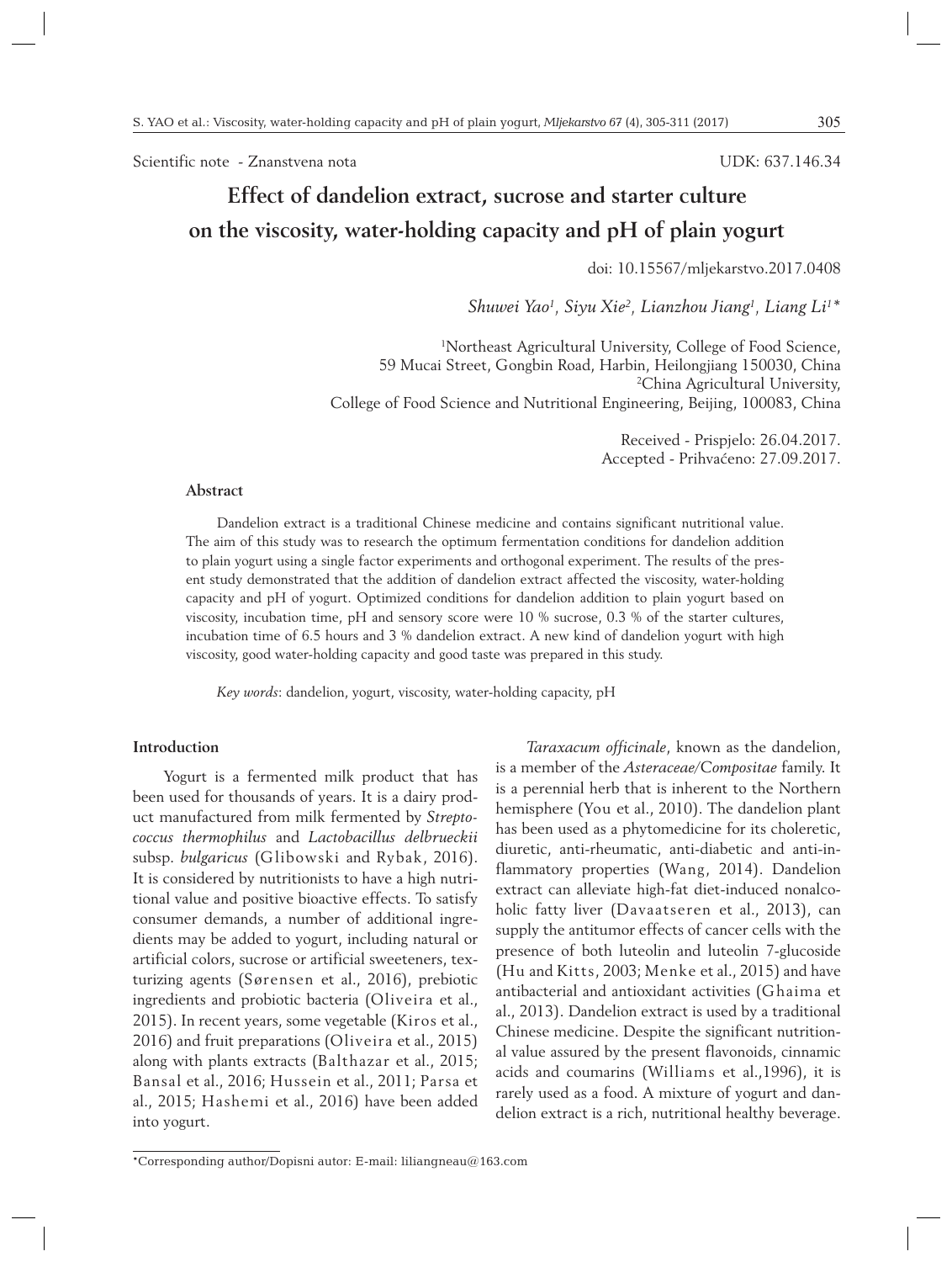Dandelion yogurt is a suitable drink for people of all ages. This drink provides more choices for consumers and also supports the use of Chinese herbal medicines in the dairy industry.

The aim of this paper was to study the effects of dandelion extract on the viscosity, water-holding capacity and pH of yogurt and to improve yogurt parameters made from milk by mixing dandelion extract.

#### **Materials and Methods**

#### *Materials*

Dried dandelion was purchased from a pharmacy in Harbin (China). Fresh milk (3 % protein) and sucrose were purchased from a market in Harbin (China). Yogurt Starter cultures were purchased from Harbin Meihua Biotechnology (Harbin, China).

## *Preparation of the dandelion extracts and yogurt*

The preparation of the dandelion extract was performed according to a method previously described with modifications (You et al., 2010). The dried dandelion was extracted 16 times with distilled water for 5 min at 100 °C, and the extracted solution was then filtered.

Set yogurt was prepared using a previously published method with modifications (Miocinovic et al., 2016). The milk was heat-treated (95 °C, 5 min), cooled to 43 °C. After cooling, the dandelion extract and starter cultures were added into the milk. After incubation the samples were kept at 4 °C until further analysis.

#### *Experimental design*

The amount of sucrose (8 %, 10 %, 12 %), starter cultures (0.1 %, 0.2 %), incubation time (5.5 h, 6 h, 6.5 h) and dandelion extract (1 %, 2 %, 3 %) were studied by a single factor experiments. The level of

Table 1. Factors and levels of orthogonal experiment

|           | Starter    | Incubation Dandelion |               |
|-----------|------------|----------------------|---------------|
| Sucrose/% | cultures/% | time/h               | extract $/$ % |
| (A)       | (B)        | <sup>"C)</sup>       |               |
|           | 01         | 5.5                  |               |
| 10        | 02         |                      |               |
| 17        | 03         | հ 5                  |               |

sucrose, the starter cultures, incubation time and dandelion extract in orthogonal experiment were shown in Table 1.

# *Viscosity of the yogurt*

The apparent viscosity of the samples was recorded at a shear rate of 6 rpm using a NDJ-5S digital rotational viscometer (Shanghai, China), and the viscosity was expressed in mPa s.

#### *Water-holding capacity of the yogurt*

The water-holding capacity of the yogurt was determined by a procedure developed by Keogh and Li with modifications (Keogh and O'Kennedy, 1998; Li and Guo, 2006). 20 g of yogurt (Y) was centrifuged by a GL-20G-II refrigerated centrifuge (Shanghai Anting Scientific Instrument Factory, Shanghai, China) at 4000 g for 20 min at 4 °C. The supernatant was poured off, and the precipitation (W) was weighed.

Water holding capacity was calculated according to the equation (1):

Water-holding capacity  $(\%) = (W/Y) \times 100\%$  (1)

where *W* presents mass of the precipitation and *Y* presents mass of analyzed yogurt.

# *pH of the yogurt*

The pH of the yogurt was determined using a PHM220 pH meter (Radiometer analytical, France).

#### *Sensory evaluation*

The sensory evaluation of yogurt samples was performed by a method of adjustment (Staffolo et al., 2004; Hekmat and Reid, 2006). Yogurt samples were presented to 10 members. Sensory analysis approach was used to determine consumer acceptability. Color, flavor, taste and texture were analyzed. The hedonic scale varied from 25 (like very much) to 1 (dislike).

# *Statistical analyses*

The experiment was repeated three times. The average, and the standard deviation was calculated. All of the analyses were carried out using the SPSS.17 software (SPSS, Inc., Chicago, IL, USA).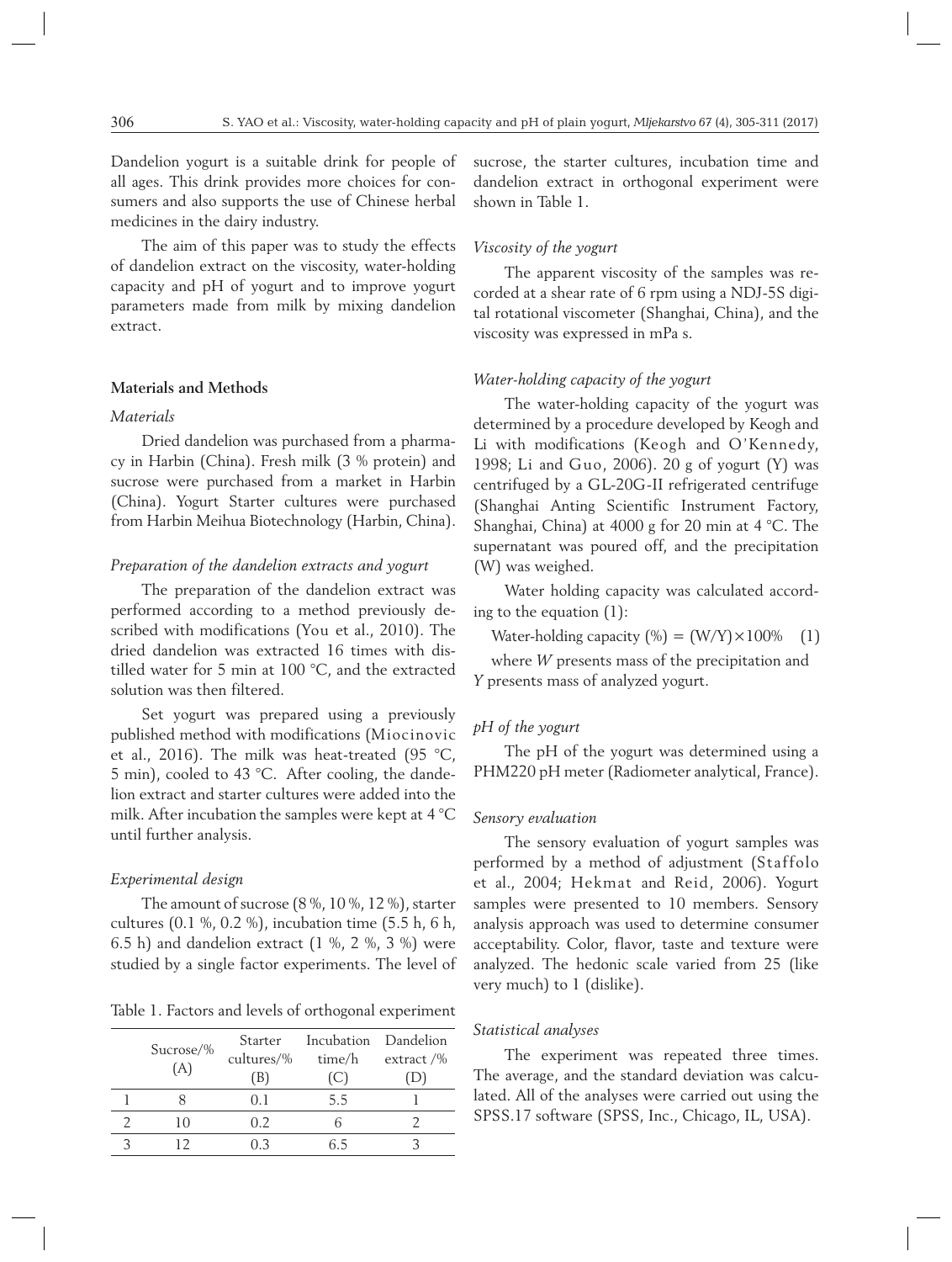## **Results**

## *Effects of sucrose on yogurt parameters*

As presented in Table 2, sucrose had a significant influence on yogurt parameters. The viscosity, water-holding capacity and pH of yogurt containing 8 % sucrose were 317.33 mPas, 33.72 % and 5.43, respectively. The viscosity increased along with the increase in sucrose concentration, but the waterholding capacity and pH decreased as the concentration of the sucrose increased. These pH results did not agree with the results reported by Slocum et al. (1988) for yogurt containing sucrose. They found that the addition of sucrose decreased the acid production by the microorganisms in yogurt. That phenomenon might be due to the high concentration of sucrose (15 %) used in their study (Slocum et al., 1988).

# *Effects of the amount of the starter cultures on yogurt parameters*

The effects of the starter culture amount on viscosity, water-holding capacity and pH were reported in Table 3.

As shown in Table 3, the viscosity of yogurt with 0.2 % of the starter cultures were higher than the corresponding values for yogurt containing 0.1 % of the starter cultures. The pH of all of the yogurt samples decreased after fermentation.

The pH of the yogurt with 0.2 % of the starter cultures was 4.56. A similar result was observed for yogurt samples prepared by the *Lactobacillus plantarum* WCFS1 culture, resulting in an average pH value of 4.5±0.1 at the end of fermentation (Settachaimongkon et al., 2016). The addition of 0.2 % of the starter cultures was efficient in lowering pH to a value below 4.6 at which caseins aggregate (Settachaimongkon et al., 2014). Therefore, the appropriate amount of the starter cultures was 0.2 %.

# *Effects of the amount of dandelion extract on yogurt parameters*

The viscosity, pH and water holding capacity of yogurt with different amounts of dandelion extract were determined. The data was listed in Table 4.

As shown in Table 4, yogurt manufactured with addition of 2 % dandelion extract had the highest viscosity and the lowest pH. This may be because of the nutritional components that were extracted from dandelion. Every 100 g of dry dandelion contain 15.48 g of protein and 695 mg of Ca (Escudero et al., 2003) along with higher levels of carbohydrates (77.35 g) and total sugars (6.53 g) (Dias et al., 2014). Research showed that the water-holding capacity was increased by adding polysaccharide stabilizers, which interact with the casein network (Everett and McLeod, 2005). Yogurt

| Table 2. Effects of sucrose on the yogurt parameter |  |
|-----------------------------------------------------|--|
|-----------------------------------------------------|--|

| Sucrose $(\%)$ | Viscosity (mPas)    | Water-holding capacity (%) | pH              |
|----------------|---------------------|----------------------------|-----------------|
|                | $317.33 \pm 0.58$   | $33.72 \pm 1.73$           | $5.43 \pm 0.04$ |
|                | $2310.00 \pm 34.64$ | $28.65 \pm 1.30$           | $5.06 + 0.10$   |

Table 3. Effects of the amount of starter cultures on yogurt parameters

| Starter cultures (%) | Viscosity (mPas)  | Water-holding capacity $(\%)$ | pН            |
|----------------------|-------------------|-------------------------------|---------------|
|                      | $7310 + 34.65$    | $28.65 \pm 1.30$              | $5.06 + 0.10$ |
|                      | $3063.33 + 98.15$ | $29.01 + 0.33$                | $4.56 + 0.09$ |

| Table 4. Effects of the amount of dandelion extract on yogurt parameters |
|--------------------------------------------------------------------------|
|--------------------------------------------------------------------------|

| Dandelion (%) | Viscosity (mPas)     | Water-holding capacity $(\%)$ | pH              |
|---------------|----------------------|-------------------------------|-----------------|
|               | $2303.33 \pm 23.09$  | $28.29 \pm 2.45$              | $4.77 \pm 0.09$ |
|               | $3543.33 \pm 236.71$ | $29.89 \pm 1.05$              | $4.52 \pm 0.06$ |
|               | $1676.67 + 23.09$    | $27.76 \pm 0.36$              | $4.68 + 0.06$   |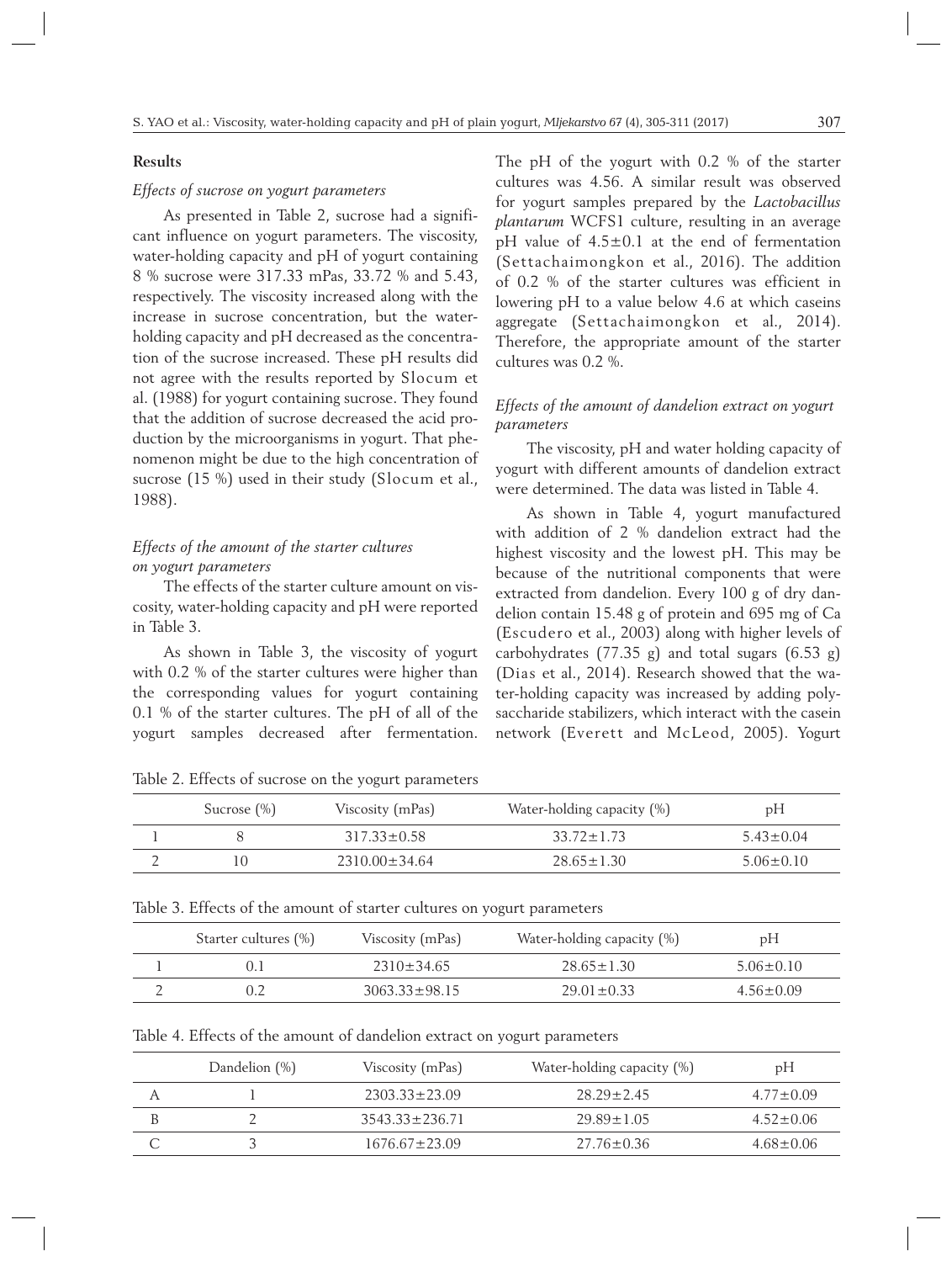with ethanol-soluble polysaccharides had a higher viscosity than the control (Hussein et al., 2011). Water-holding capacity and pH of yogurt manufactured with 3 % dandelion extract were very close to 1 % dandelion extract, viscosity was even lower than 1 % dandelion. These phenomena may be due to the fact that the addition of 3 % dandelion extract probably brought more antibacterial substances and water into the system. Wang also reported that the water-soluble polysaccharides in dandelion have antibacterial activity (Wang, 2014). The increase of antibacterial substances inhibited the growth of starter cultures, and the increase of water may affected the viscosity and water-holding capacity of yogurt.

#### *Effects of time on the yogurt parameters*

The incubation time significantly influenced yogurt parameters. The yogurt samples fermented at 43 °C for 5.5 h lacked yogurt flavor but the yogurt samples fermented at 43 °C for 6.5 h formed a lot of separated whey.

Different raw materials added into yogurt might have changed incubation times of yogurt, as Bansal et al. (2016) found that incubation at 38 °C for 12 h was optimal for peanut yogurt preparation.

#### *Orthogonal design experiment*

In this study, the experiments were based on an orthogonal design, L9 (34 ), where the following four factors were analyzed: the sucrose concentration (A), starter culture concentration (B), incubation time (C) and dandelion extract concentration (D). Three levels were chosen for each factor in the experiment (Table 1). The results were shown in Table 5. The average responses for the individual factors at different levels were calculated and used to evaluate the efficiency and to optimize the experimental conditions (Wu et al., 2012).

The calculation process of the mean and range was referred to Tang, Wu and Liu 's method (Tang et al., 2016; Wu et al., 2011; Liu et al., 2016). The results were presented in Figs 1-3. Figs 1-3 were used to obtain the optimized yogurt preparation conditions.

As seen in Fig 1, the optimum condition with the highest viscosity value was A2B3C3D3, which corresponded to 10 % sucrose, 0.3 % of the starter cultures, a 6.5 h incubation time, and 3 % dandelion extract. The ranges (R) of factors A - D were 850, 1471.3, 988.9 and 651, respectively (Table 5). Thus, the order of influence on the viscosity was: starter cultures > incubation time > sucrose > dandelion extract.

|                | Factors          |                              |                             |                                   | Results          |                                  |           |
|----------------|------------------|------------------------------|-----------------------------|-----------------------------------|------------------|----------------------------------|-----------|
|                | Sucrose/%<br>(A) | Starter<br>cultures/%<br>(B) | Incubation<br>time/h<br>(C) | Dandelion<br>extract $/$ %<br>(D) | Viscosity<br>(a) | Water-holding<br>capacity<br>(b) | pH<br>(c) |
| 1              | 8 %              | $0.1\%$                      | 5.5 h                       | $1\%$                             | 1540             | 32.29                            | 4.76      |
| $\overline{2}$ | 8 %              | $0.2\%$                      | 6.0 <sub>h</sub>            | $2\%$                             | 3213             | 32.09                            | 4.54      |
| $\mathfrak{Z}$ | 8 %              | $0.3\%$                      | 6.5h                        | $3\%$                             | 4460             | 32.69                            | 4.36      |
| $\overline{4}$ | $10\%$           | $0.1\%$                      | 6.0 <sub>h</sub>            | $3\%$                             | 3803             | 31.93                            | 4.56      |
| 5              | 10 %             | $0.2\%$                      | 6.5h                        | $1\%$                             | 4290             | 32.54                            | 4.44      |
| 6              | 10 %             | $0.3\%$                      | 5.5h                        | $2\%$                             | 3670             | 32.36                            | 4.54      |
| 7              | 12 %             | $0.1\%$                      | 6.5h                        | $2\%$                             | 3180             | 33.27                            | 4.51      |
| 8              | 12 %             | $0.2 \%$                     | 5.5 h                       | $3\%$                             | 3753             | 33.68                            | 4.49      |
| 9              | 12 %             | $0.3\%$                      | 6.0 <sub>h</sub>            | $1\%$                             | 4807             | 32.76                            | 4.40      |
| Ra             | 850              | 1471.3                       | 988.9                       | 651                               |                  |                                  |           |
| Rb             | 0.960            | 0.273                        | 0.573                       | 0.237                             |                  |                                  |           |
| Rc             | 0.086            | 0.177                        | 0.160                       | 0.063                             |                  |                                  |           |

Table 5. The results of orthogonal test

Note: Ra, Rb and Rc were defined as the R value related to viscosity, water-holding capacity and pH respectively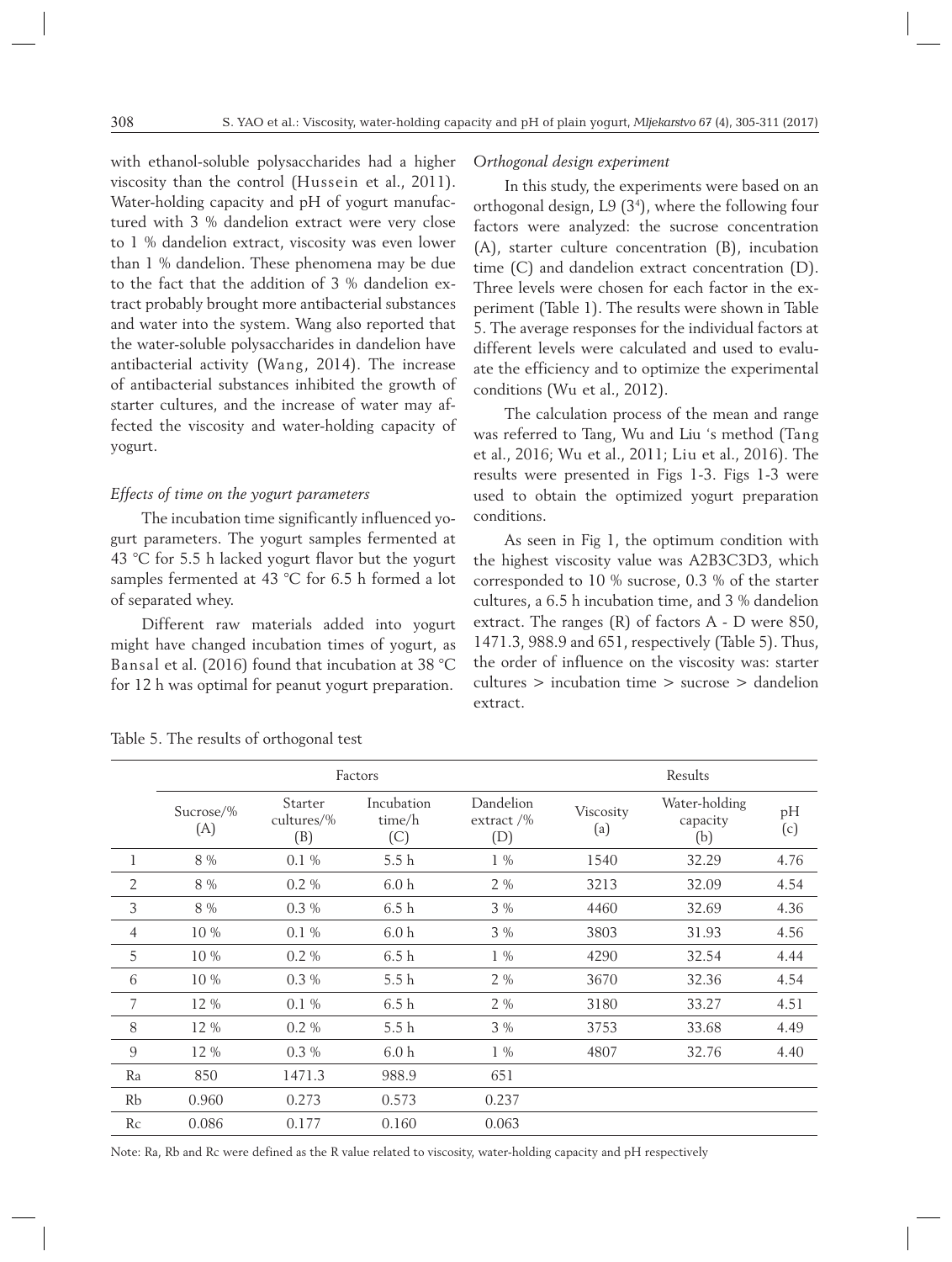The order of influence on the water holding capacity of yogurt was: sucrose > incubation time > starter cultures > dandelion extract, based on their roles in the R values degree (Table 5). The optimum condition was A3B2C3D3, which corresponded to 12% sucrose, 0.2 % of the starter cultures, a 6.5 h incubation time, and 3 % dandelion extract.

As seen from the results in Table 5, the influence of pH on yogurt is in the order of:  $B > C > A$ > D, according to the R values. The optimum combination for the lowest pH was: 12 % sucrose (A3), 0.3 % of the starter cultures (B3), a 6.5 h incubation time, (C3) and 3 % dandelion extract (D3).



Figure 1. Effects of sucrose (A), starter cultures (B), incubation time (C), and dandelion extract (D) on viscosity of yogurt (kji was defined as the mean value of the sum of the evaluation indexes of all levels  $(i, i=1, 2, 3)$  in each factor  $(j, j=A, B, C, D)$ ).



Figure 2. Effects of sucrose (A), starter cultures (B), incubation time (C), and dandelion extract (D) on water-holding capacity of yogurt (kji was defined as the mean value of the sum of the evaluation indexes of all levels  $(i, i=1, j)$ 2, 3) in each factor  $(i, j = A, B, C, D)$ 

A confirmation experiment was performed by analyzing A2B3C3D3, A3B2C3D3 and A3B3C3D3. The A2B3C3D3 combination for yogurt was found to have the best sensory scores (Table 6). The A2B3C3D3 had a light dandelion flavor, moderate acidity, good taste, while the other two products lack of dandelion flavor and good taste.

#### **Conclusions**

The aim of this study was to examine the effect of adding dandelion extract on the viscosity, waterholding capacity and pH of plain yogurt and thus to increase the functional properties of yogurt made from milk by mixing dandelion extracts for production of the new functional product. We determined that the optimum conditions for yogurt preparation were: 10 % sucrose, 0.3 % of the starter cultures, a 6.5 h incubation time and 3 % dandelion extract. A new kind of dandelion yogurt with high viscosity, good water-holding capacity and good taste was prepared in this study.

# Table 6. Sensory evaluation

| Optimum condition | Sensory evaluation |
|-------------------|--------------------|
| A2B3C3D3          | $87.3 + 7.67$      |
| A3B2C3D3          | $79.4 + 3.31$      |
| A3B3C3D3          | $77.8 + 3.52$      |



Figure 3. Effects of sucrose (A), starter cultures (B), incubation time (C), and dandelion extract (D) on pH of yogurt (kji was defined as the mean value of the sum of the evaluation indexes of all levels  $(i, i=1, 2, 3)$  in each factor  $(i, j=A, B, C, D)$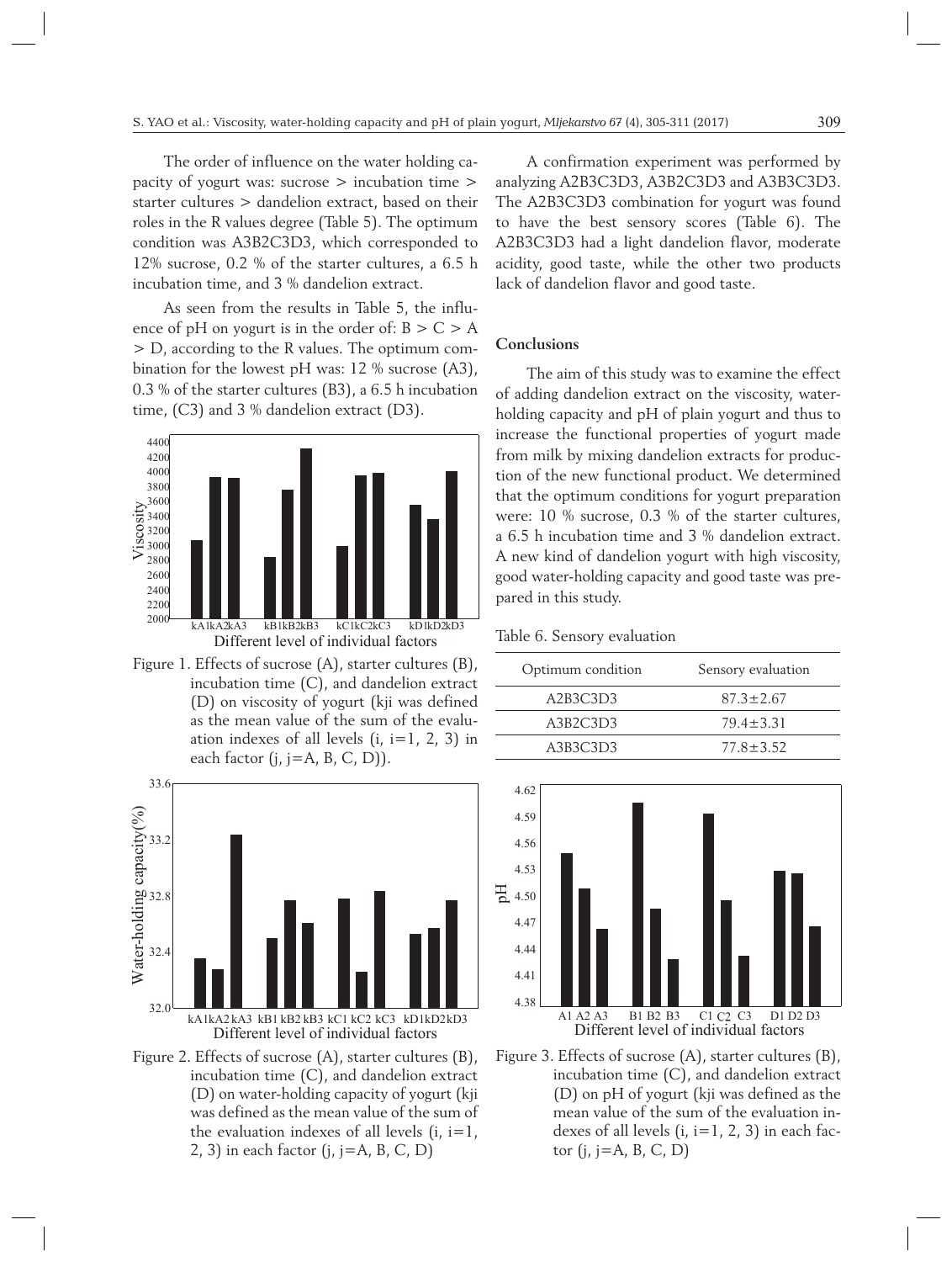## **Acknowledgements**

This study was supported by the National Natural Science Foundation of China (No.31401513), the Postdoctoral Research Fund of Heilongjiang Province (No.LBH-Z15021) and "Young Talents" Project of Northeast Agricultural University (No.14QC41).

*Utjecaj dodatka ekstrakta maslačka, saharoze i starter kulture na viskoznost, sposobnost zadržavanja vode i pH jogurta*

#### **Sažetak**

Ekstrakt maslačka je tradicionalni kineski lijek, a također ima i značajnu nutritivnu vrijednost. Cilj ovog istraživanja bio je ispitati optimalne uvjete fermentacije za dodavanje maslačka u jogurt korištenjem pojedinih faktorskih eksperimenata i ortogonalnog eksperimenta. Rezultati ove studije pokazali su da dodavanje ekstrakta maslačaka utječe na viskoznost, sposobnost zadržavanja vode i pH jogurta. Optimalni uvjeti za dodavanje maslačka u jogurt na temelju viskoznosti, vremena inkubacije, pH i senzorskog rezultata bili su 10 % saharoze, 0,3 % starter kulture, vrijeme inkubacije od 6,5 sati i dodatak 3 % ekstrakta maslačka. U ovoj studiji pripremljena je nova vrsta jogurta s dodatkom maslačka karakteriziranog visokom viskoznošću, dobrom sposobnošću zadržavanja vode i dobrim okusom.

*Ključne riječi*: maslačak, jogurt, viskoznost, kapacitet zadržavanja vode, pH

## **References**

- 1. Balthazar, C.F., Gaze, L.V., Azevedo da Silva, H.L., Pereira, C.S., Franco, R.M., Conte-Júnior, C.A., Freitas, M.Q.D., Silva, A.C.D.O. (2015): Sensory evaluation of ovine milk yoghurt with inulin addition. *International Journal of Dairy Technology* 68(2), 281-290. https://doi.org/10.1111/1471-0307.12189
- 2. Bansal, S., Mangal, M., Sharma, S.K., Yadav, D.N., Gupta, R.K. (2016): Optimization of process conditions for developing yoghurt like probiotic product from peanut. *LWT-Food Science and Technology* 73, 6-12. https://doi.org/10.1016/j.lwt.2016.04.059
- 3. Davaatseren, M., Hur, H.J., Yang, H.J., Hwang, J.T., Park, J.H., Kim, H.J., Kim, MJ., Kwon, DY., Sung, M.J. (2013): *Taraxacum official* (dandelion) leaf extract alleviates high-fat diet-induced nonalcoholic fatty liver. *Food and chemical toxicology* 58, 30-36. https://doi.org/10.1016/j.fct.2013.04.023
- 4. Dias, M.I., Barros, L., Alves, R.C., Oliveira, M. B.P., Santos-Buelga, C., Ferreira, I.C. (2014): Nutritional composition, antioxidant activity and phenolic compounds of wild Taraxacum sect. Ruderalia. *Food Research International* 56, 266-271. https://doi.org/10.1016/j.foodres.2014.01.003
- 5. Escudero. N.L., Arellano, M.L.D., Fernández, S., Albarracín, G., Mucciarelli, S. (2003): *Taraxacum officinale* as a food source. *Plant Foods for Human Nutrition* 58(3), 1-10. https://doi.org/10.1023/B:QUAL.0000040365.90180.  $h<sub>3</sub>$
- 6. Everett, D.W., McLeod, R.E. (2005): Interactions of polysaccharide stabilisers with casein aggregates in stirred skim-milk yoghurt. *International Dairy Journal* 15(11), 1175-1183. https://doi.org/10.1016/j.idairyj.2004.12.004
- 7. Ghaima, K.K., Hashim, N.M., Ali, S.A. (2013): Antibacterial and antioxidant activities of ethyl acetate extract of nettle (*Urtica dioica*) and dandelion (*Taraxacum officinale*). *Journal of Applied Pharmaceutical Science* 3(5), 96.
- 8. Glibowski, P., Rybak, P. (2016): Rheological and sensory properties of stirred yoghurt with inulin-type fructans. *International Journal of Dairy Technology* 69(1), 122-128. https://doi.org/10.1111/1471-0307.12231
- 9. Hashemi, S.M.B., Amininezhad, R., Shirzadinezhad, E., Farahani, M., Yousefabad, S. H.A. (2016): The antimicrobial and antioxidant effects of Citrus aurantium L. Flowers (Bahar Narang) extract in traditional yoghurt stew during refrigerated storage. *Journal of Food Safety* 36, 153-161. https://doi.org/10.1111/jfs.12222
- 10. Hekmat, S., Reid, G. (2006): Sensory properties of probiotic yoghurt is comparable to standard yogurt. *Nutrition Research* 26(4), 163-166. https://doi.org/10.1016/j.nutres.2006.04.004
- 11. Hu, C., Kitts, D.D. (2003): Antioxidant, prooxidant, and cytotoxic activities of solvent-fractionated dandelion (*Taraxacum officinale*) flower extracts in vitro. *Journal of agricultural and food chemistry* 51(1), 301-310. https://doi.org/10.1021/jf0258858
- 12. Hussein, M.M., Hassan, F.A.M., Daym, H.H.A., Salama, A., Enab, A.K., El-Galil, A.A.A. (2011): Utilization of some plant polysaccharides for improving yoghurt consistency. *Annals of Agricultural Sciences* 56(2), 97-103. https://doi.org/10.1016/j.aoas.2011.05.010
- 13. Keogh, M.K., O'Kennedy, B.T. (1998): Rheology of stirred yogurt as affected by added milk fat, protein and hydrocolloids. *Journal of Food Science* 63, 108-112. https://doi.org/10.1111/j.1365-2621.1998.tb15687.x